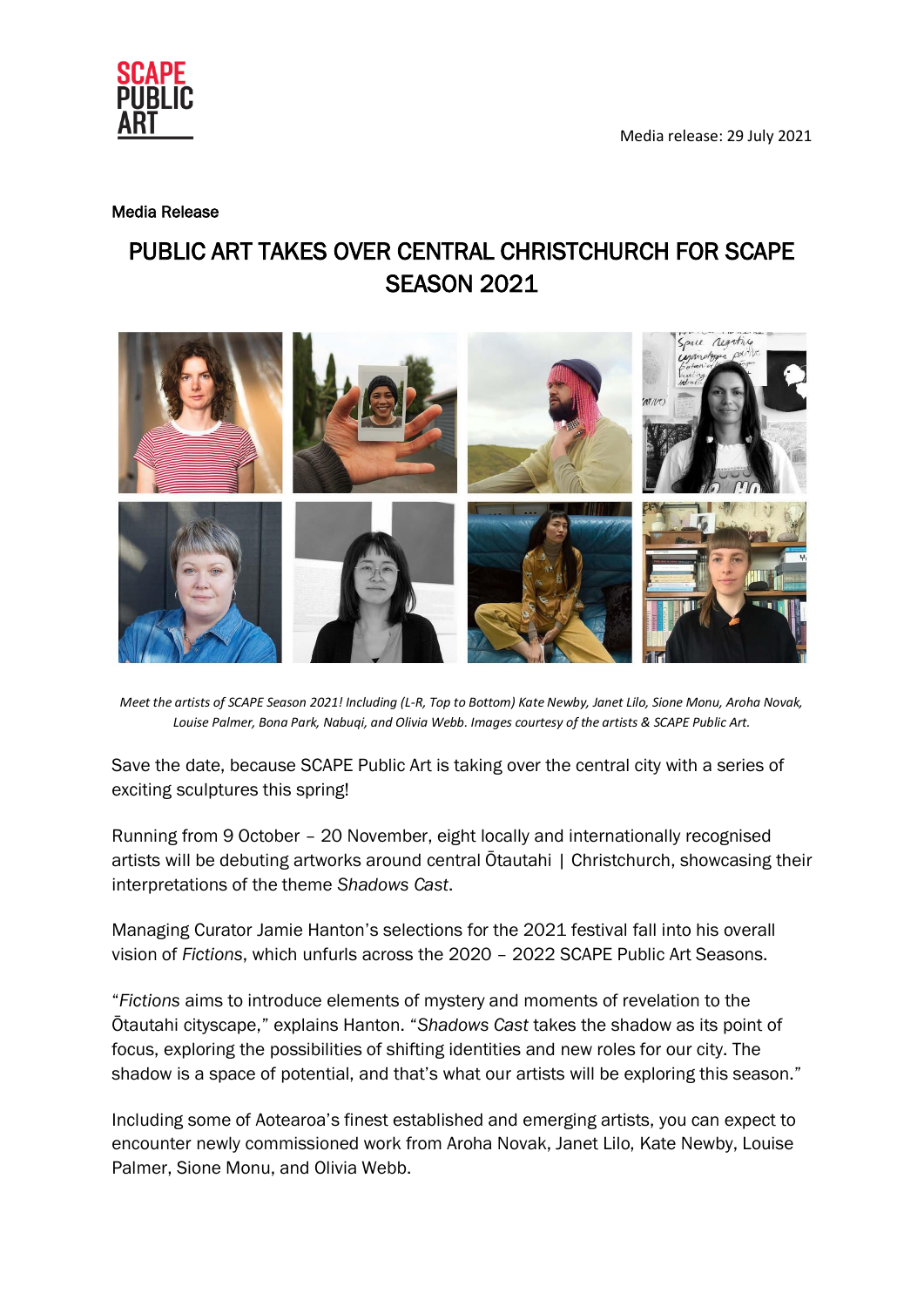

Installations from international artists will return following COVID-19 disruptions, with a celebrated piece coming to Ōtautahi from Chinese artist Nabuqi, as well as new work from renowned Korean artist Bona Park.

"*Shadows Cast* explores the lasting impact of certain fading histories and the possibilities for different histories to overlap and overwrite," explains Hanton. "The artists we've gathered have brought us such an incredible, exciting range of work that explores these themes."

With a series of artist talks, walking tours and interactive pieces, SCAPE's Season 2021 will be a highlight for Otautahi this spring.

Keep your eyes peeled for more information about each work, with pieces to be exhibited publicly in key locations such as the Botanic Gardens, Hagley Park, and the Canterbury Museum.

The Season will also include crowd favourite project Re:ACTIVATE Aspiring Artists, where design proposals from Waitaha | Canterbury primary and high school students will be brought to life in Hagley Park.

"We can't wait to bring this thrilling season to the central city," says SCAPE's Executive Director Deborah McCormick. "*Shadows Cast* is a season of excitement and revelation that you won't want to miss – and won't be able to miss if you live in Ōtautahi!"

## SCAPE's Public Art Season 2021 runs from 9 October – 20 November in central Ōtautahi | Christchurch.

ENDS

## About SCAPE Public Art

SCAPE Public Art installs public art in Ōtautahi | Christchurch all year round, with a focus on the annual public art festival Seasons. SCAPE is the Ōtautahi expert in the installation of public art, and the SCAPE Public Art Seasons are Aotearoa | New Zealand's premier public art events. Our Seasons provide an opportunity to focus on the introduction of new artworks, while maintaining focus on the impressive base of legacy pieces. [scapepublicart.org.nz](http://www.scapepublicart.org.nz/)